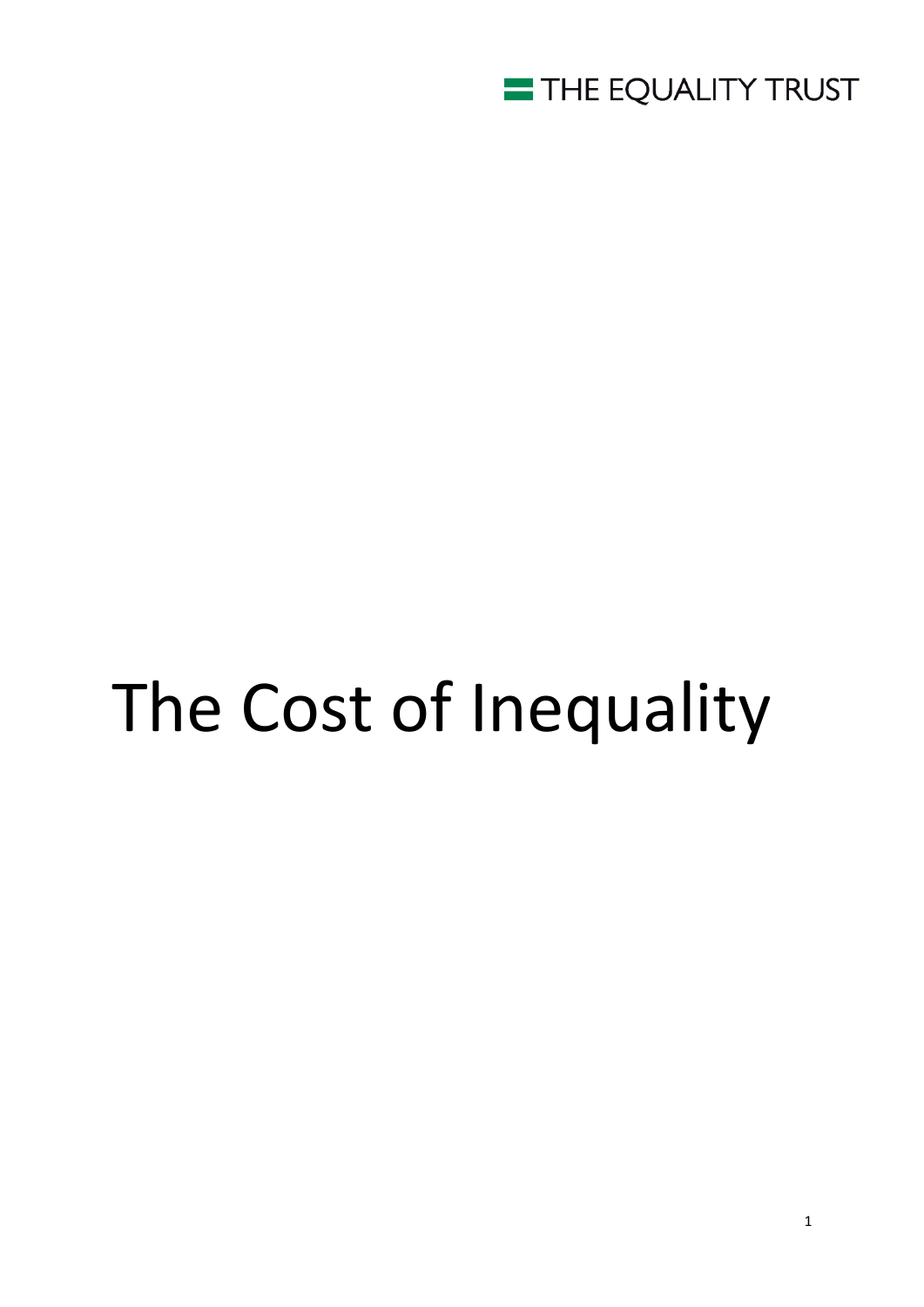## **Inequality in the UK**

In the UK today, the richest one hundred people have as much wealth as the poorest 30% of all households – or around 18,900,000 people. It's an astonishing comparison, but it shouldn't surprise us. For the past forty years, income inequality in particular has spiralled, leaving the gap between the rich and the rest more like a chasm. As the rich have got richer, the rest have been left behind.

The consequences of our unusually high levels of inequality are far-reaching. More unequal societies do worse on a range of social measures from mental health to life expectancy to crime. Of the developed OECD countries, the UK is ranked 17th out of 23 in life expectancy, 19th out of 22 on obesity, 17th out of 21 on teenage births, and 17th out of 23 for imprisonment. More equal societies, meanwhile, top the table in almost every measure.

But the impact of inequality on our health, wellbeing and crime rates also has a financial cost. Our research finds that the impact on the UK of some of the social consequences of inequality, including reduced life expectancy, worse mental health, higher levels of imprisonment and murder could cost the equivalent of over **£39 billion every single year**. By contrast, total government spending on defence for 2013-14 is expected to be around £40 [billion.](https://www.gov.uk/government/uploads/system/uploads/attachment_data/file/221887/budget2013_executive_summary.pdf)

We would not need to entirely eradicate inequality to see the benefits. Our estimate is based on a comparison between the level of inequality in the UK and the average level seen in developed countries. In other words, small changes to our level of income inequality would make the public purse richer, individuals healthier, and the UK a more pleasant society to live in.

The approach of the UK towards dealing with its various health and social problems is, as in many other countries, largely remedial. Where we do look at root causes, we often overlook the pernicious role of inequality. This is a mistake.

All political parties serious about reducing costly social problems must include in their manifesto an explicit goal that the net impact of their policies will be to reduce the gap between the richest and the rest. Parties should also produce an estimate of the net impact of their manifesto policies on UK inequality, and commit to produce an estimate of the net impact of their annual budgets on UK inequality, if elected.

The benefits of reducing economic inequality are clear. A more equal UK would experience less crime and imprisonment, better mental health, higher healthy life expectancy, and would be a socially and financially richer society.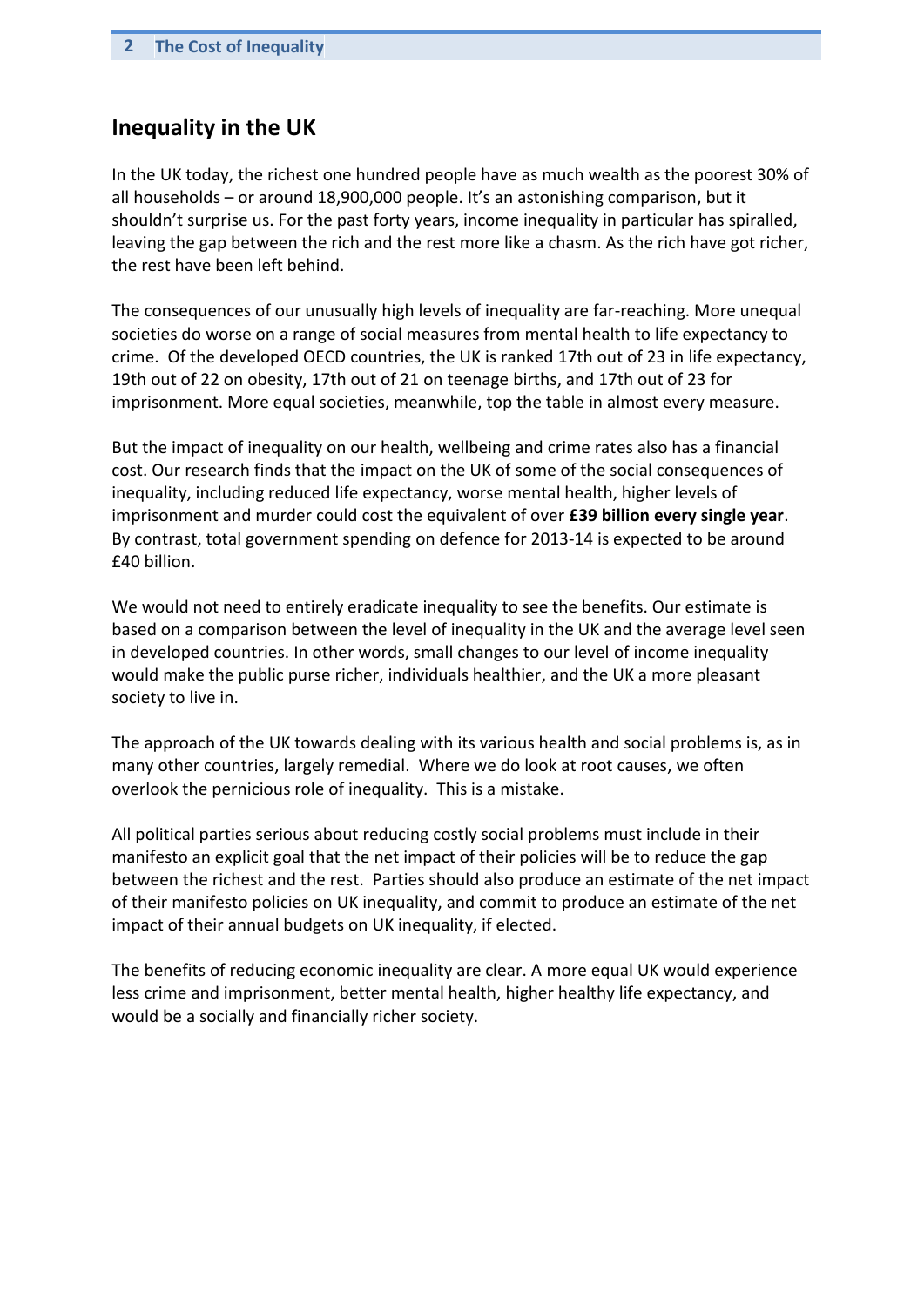# THE EQUALITY TRUST

# **The Cost of Inequality**

The overall cost of inequality to the UK can be estimated as equivalent to **£39 billion a year**  (£39,312,152,414). If this was broken down to an individual level, it would show that the impact of inequality on every man, woman and child in the UK can be valued at **£622**.

The cost of inequality can be broken down as follows:

- £12.5 billion lost through reduced healthy life expectancy
- £25 billion lost through poorer mental health
- **£1 billion lost through increased imprisonment figures**
- £678 million lost through an increase in the number of murders

An explanation of these valuations, including their calculations and the methodology used to calculate the overall level of equality in a more equal UK is outlined below.

However, it should be noted that these figures may only scratch the surface of the true cost of inequality. Many of the costs associated with inequality remain incalculable. For example, how does one value the higher level of community cohesion, trust, and social mobility associated with less unequal countries?

## **Calculating the Costs of Inequality**

<u>.</u>

A regression model was used to calculate the levels of mental illness, homicide, imprisonment, and healthy life expectancy that could be expected to be found in the UK if there was a lower level of inequality. The data was drawn from a collection of international databases (see sources below) and the outcomes were selected on the basis that they had a relationship to income inequality, were costly yet preventable and could be costed with good quality UK sources.

The median level of inequality for a collection of developed countries<sup>1</sup> was input into the model. This was used to calculate the levels of social problems a more equal UK would be expected to have, and these levels were, in turn, costed using a variety of measures as set out in the following pages.

<sup>1</sup> Country selection criteria: Richest 50 countries ranked by wealth according to the Atlas method, used by the World Bank to classify countries into Low, Medium and High Income categories (source: World Development Indicators Database, World Bank, April 2004). From the richest 50 countries, those countries with populations of less than 3 million were excluded, in order to exclude tax havens. The final countries used were those for which a comparable income distribution measure was available in the United Nations Human Development Reports.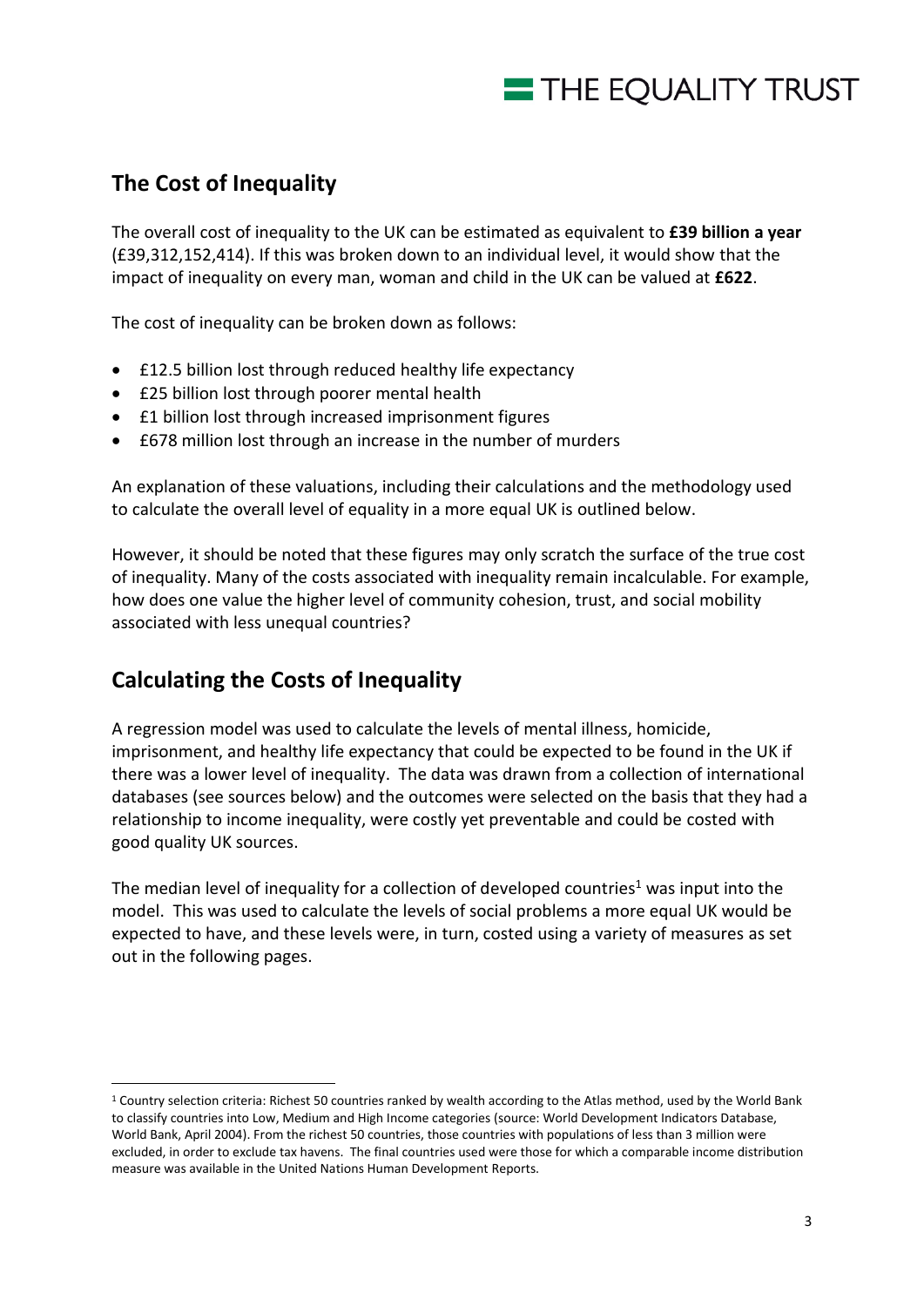# **Physical Health**

#### **Cost of inequality - £12.5 billion (£12,631,728,045)**

In a more equal UK, people could expect an extra eight and a half months of healthy life expectancy, valued at £12,631,728,045.

This figure is calculated using NICE guidelines which suggest that the organisation would pay up to £20,000-£30,000 for a drug that granted a year of healthy life (Quality Adjusted Life Year).

Greater equality is modelled as a drug which increases healthy life expectancy. The total figure is found by comparing the difference in healthy life expectancy between the current UK and a less unequal UK, multiplied by the UK's current population, multiplied by £20,000 (the lower limit of the cost) and divided by the current UK's healthy life expectancy.

The international data on healthy life expectancy comes from the World Health Organisation's World Health Report 2004.

## **Mental Health**

#### **Cost of inequality - £25 billion (£24,935,601,739)**

Reducing inequality would improve people's mental health by five per cent, valued at £24,935,601,739.

The wider economic cost of mental illness in England is estimated to be £105.2 billion each year. This includes direct costs of services, lost productivity at work, and reduced quality of life. The cost of poor mental health to businesses is just over £1,000 per employee per year, or almost £26 billion across the UK economy. In 2008/9, the NHS spent 10.8% of its annual secondary healthcare budget on mental health services, which amounted to £10.4 billion. Service costs, which include NHS, social costs, and informal care costs mounted to £22.5 billion in 2007 in England.

The cost per incidence of mental ill-health in the current UK was multiplied by the expected rate in the more equal UK to give an overall cost in a more equal UK. This was then compared with the total cost of mental health in the current UK to calculate the total cost saving.

Data for the prevalence of mental ill-health (defined as the prevalence of any mental illness in previous 12 months for adults) was drawn from World Health Organization and official national surveys for Australia, New Zealand and Canada for 2001-2003.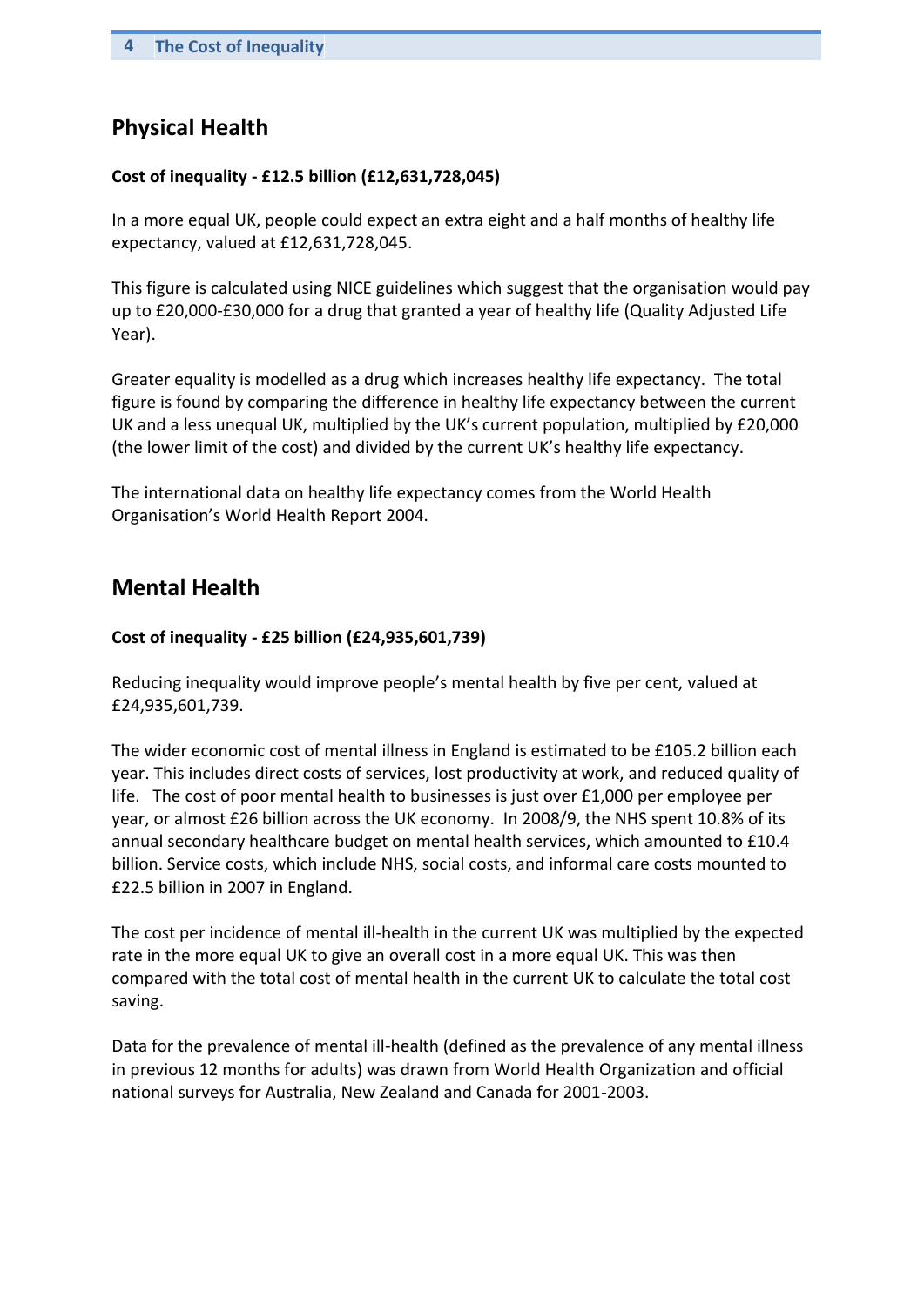# THE EQUALITY TRUST

# **Crime**

### **1. Imprisonment**

### **Cost of inequality - £1 billion (£1,066,925,764)**

Reducing inequality in the UK would result in 37 per cent fewer people being imprisoned each year, valued at £1,066,925,764.

The reduced imprisonment rate of a more equal UK was used to calculate the total amount of prisoners in a less unequal UK. This was multiplied by the cost per prison place to give a new total cost figure for imprisonment. The cost saving was found by comparing this number with the total number of prisoners according to the current UK imprisonment rate, multiplied by the cost per place.

The international data on imprisonment rates comes from the United Nations Crime and Justice Information Network, Survey on Crime Trends and the Operations of Criminal Justice System, 2000. The cost for imprisonment is calculated using the government's cost per prison place of £36,808.

#### **2. Murder**

#### **Cost of inequality - £678 million (£677,896,865)**

A more equal UK could expect 33 per cent fewer murders each year, valued at £678 million (£677,896,865).

The cost for homicide is calculated using the UK Peace Index's total economic cost per homicide of £3,601,604. To avoid overlap with the cost of imprisonment, the Peace Index's cost per homicide to the criminal justice system (£187,510) was subtracted from the total economic cost per homicide.

The cost per homicide in the current UK was multiplied by the number of homicides in a more equal UK to give a total cost. This was then compared with the total cost in the current UK to give a cost saving.

The international data on homicide rates comes from the United Nations Crime and Justice Information Network, Survey on Crime Trends and the Operations of Criminal Justice Systems, 2000.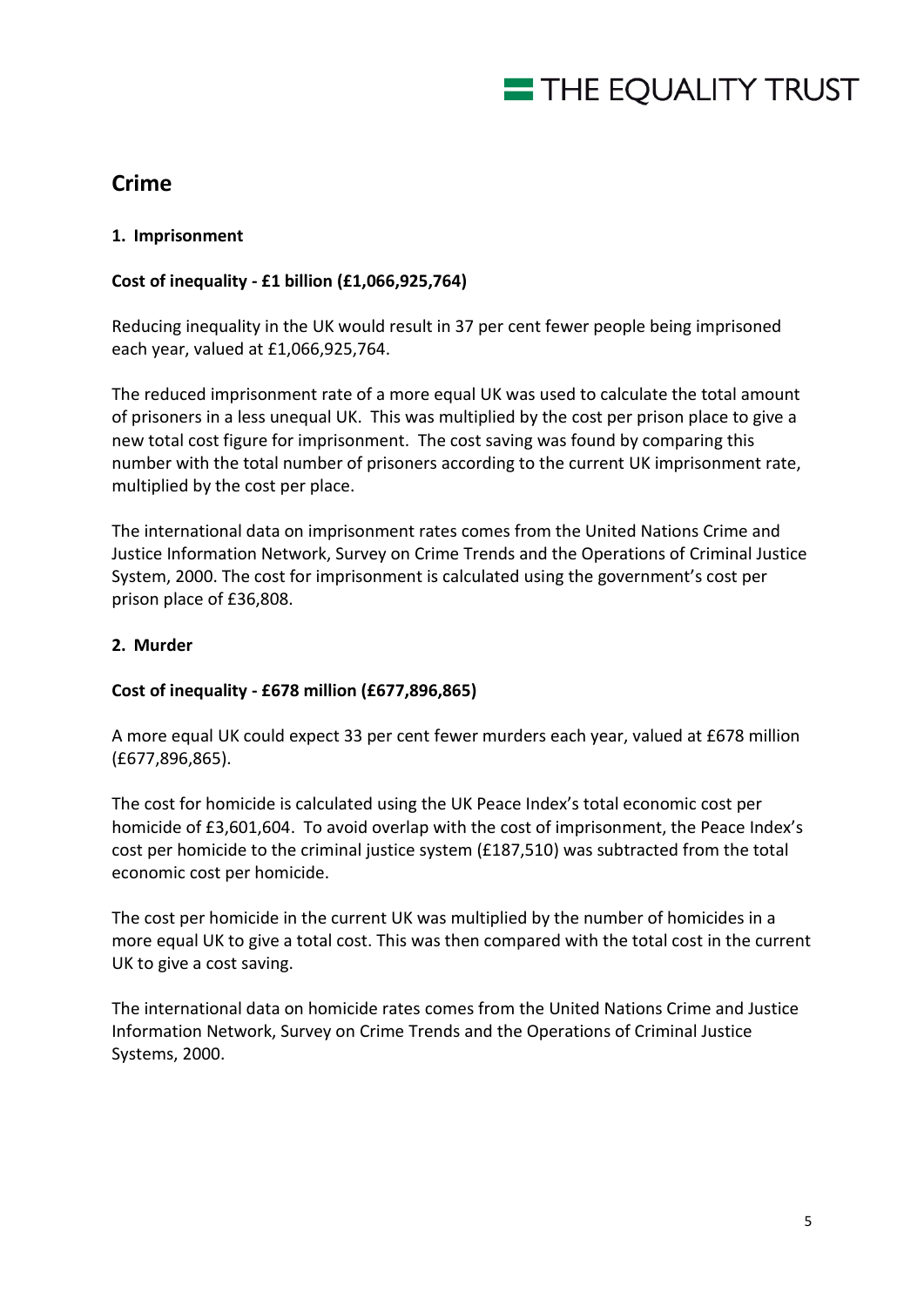# **Appendix**

#### **Sources**

Healthy life expectancy: Healthy Life expectancy at birth for men and women, 2002, WHO, World Health Report

Mental health: Prevalence of mental illness, 2001-2003, WHO 10

Imprisonment: Log of prisoners per 100,000, United Nations17

Homicides: Homicide rate per 100,000, Period average for 1990-2000, United Nations 17

Demyttenaere K, Bruffaerts R, Posada-Villa J, Gasquet I, Kovess V, Lepine JP, et al. Prevalence, severity, and unmet need for treatment of mental disorders in the World Health Organization World Mental Health Surveys. Jama 2004;291(21):2581-90.

United Nations Crime and Justice Information Network. Survey on Crime Trends and the Operations of Criminal Justice Systems (Fifth, Sixth, Seventh, Eighth): United Nations, 2000.

United Nations Development Program. Human Development Report. New York: Oxford University Press, 2004.

World Health Organisation. World Health Report. Annex Table 4. Switzerland, 2004 (www.who.int/whr).

Guardian (2013), Crime statistics for England & Wales: what's happening to each offence? [http://www.theguardian.com/news/datablog/2011/jul/14/crime-statistics-england](http://www.theguardian.com/news/datablog/2011/jul/14/crime-statistics-england-wales#murder)[wales#murder](http://www.theguardian.com/news/datablog/2011/jul/14/crime-statistics-england-wales#murder)

Institute for Economics and Peace (2013), UK Peace Index: [http://www.visionofhumanity.org/pdf/ukpi/UK\\_Peace\\_Index\\_report\\_2013.pdf](http://www.visionofhumanity.org/pdf/ukpi/UK_Peace_Index_report_2013.pdf)

Ministry of Justice (2013) Costs per place and costs per prisoner: [https://www.gov.uk/government/uploads/system/uploads/attachment\\_data/file/251272/p](https://www.gov.uk/government/uploads/system/uploads/attachment_data/file/251272/prison-costs-summary-12-13.pdf) [rison-costs-summary-12-13.pdf](https://www.gov.uk/government/uploads/system/uploads/attachment_data/file/251272/prison-costs-summary-12-13.pdf)

NHS (2014) Mental health outcomes strategy: <http://www.nhs.uk/nhsengland/NSF/pages/Mentalhealth.aspx>

NICE (2013), Measuring effectiveness and cost effectiveness: the QALY: [http://www.nice.org.uk/newsroom/features/measuringeffectivenessandcosteffectivenessth](http://www.nice.org.uk/newsroom/features/measuringeffectivenessandcosteffectivenesstheqaly.jsp) [eqaly.jsp](http://www.nice.org.uk/newsroom/features/measuringeffectivenessandcosteffectivenesstheqaly.jsp)